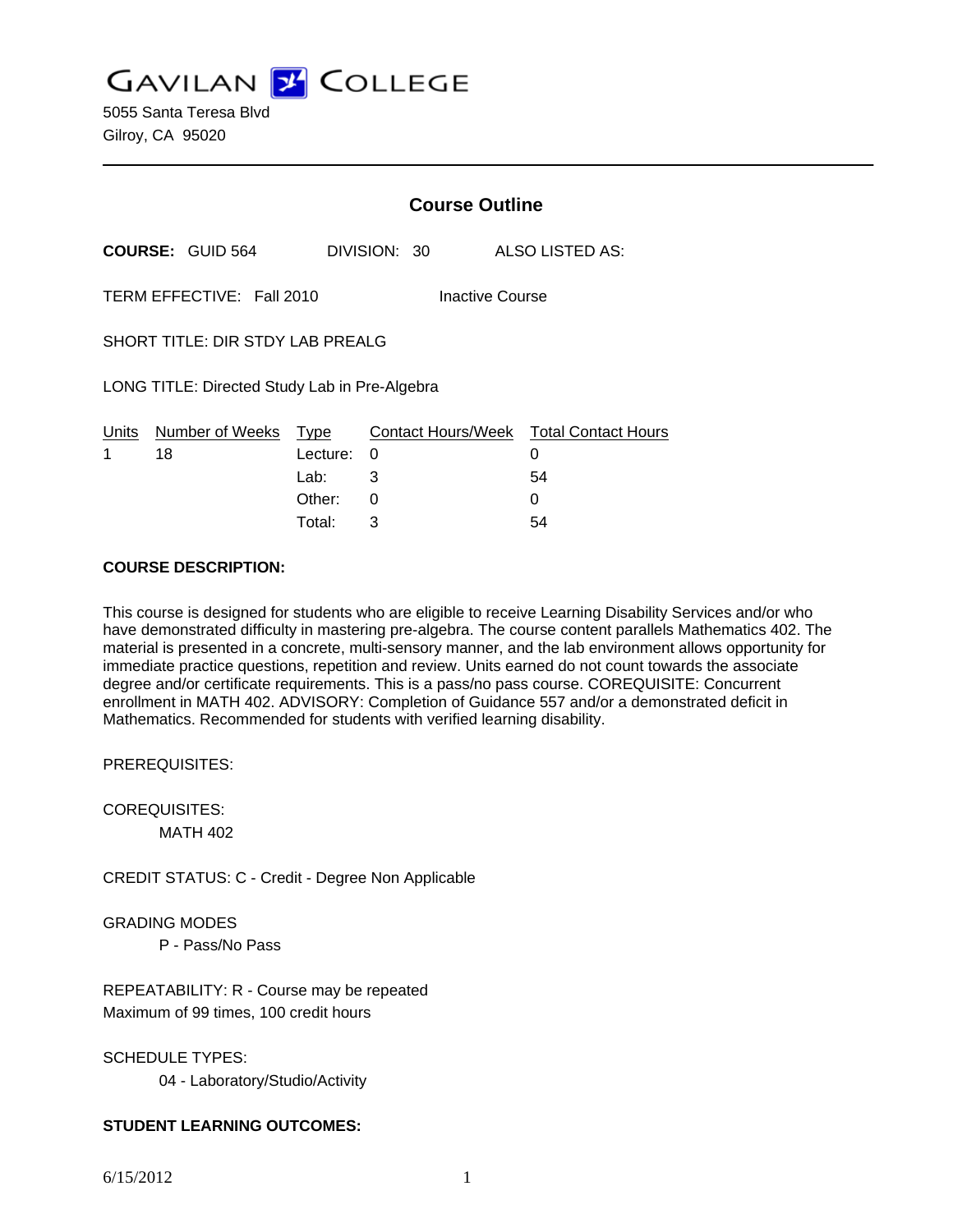1. Students will be able to perform basic mathematical operations on integers using the Order of Operations.

ILO: 2,1,6

Measure: In class skill demonstration

2. Students will be able to solve linear equations.

ILO: 2,1,6

Measure: In class skill demonstration

3. Students will be able to translate word statements to algebraic equations and solve application problems.

ILO: 2,1,6

Measure: In class skill demonstration

4. Students will be able to recognize and analyze their errors and the impact, if any, of their learning disabilities on their algebra performance.

ILO: 2,1,6

Measure: Oral Report

# **CONTENT, STUDENT PERFORMANCE OBJECTIVES, OUT-OF-CLASS ASSIGNMENTS**

Inactive Course: 11/23/2009

Course was combined with GUID 562.

3 Hours

Exponents, order of operations, and introduction to variables and algebraic expressions. Students will apply order of operations correctly. Students will demonstrate knowledge of algebraic expressions.

6 Hours

Introduction to integers. Operations on integers. Students will practice working with positive and negative numbers.

9 Hours

Simplifying algebraic expressions, solving linear equations in one variable, translating word expressions, and application problem solving. Students will analyze and solve word problems involving practical every day applications for business and consumer use.

10 Hours

Operations on fractions and mixed numbers. Solving equations with fractions. Students will practice basic operations on fractions.

9 Hours

Operations on decimals. Solving equations with decimals. Estimating. Conversions of fractions and decimals. Students will apply knowledge of basic operations on decimals.

9 Hours

Percents, solving percent problems, and applications of percent to sales tax, discounts, commissions, and interest. Students will demonstrate ability to solve percent problems relating to business and commercial activities.

3 Hours

Ratios and rates. Students will practice working with ratios, rates and proportions.

3 Hours

Area and volume and review. Students will demonstrate knowledge of units of measurement. Students will review for chapter tests at the end of each chapter.

2 Hours

Final Exam.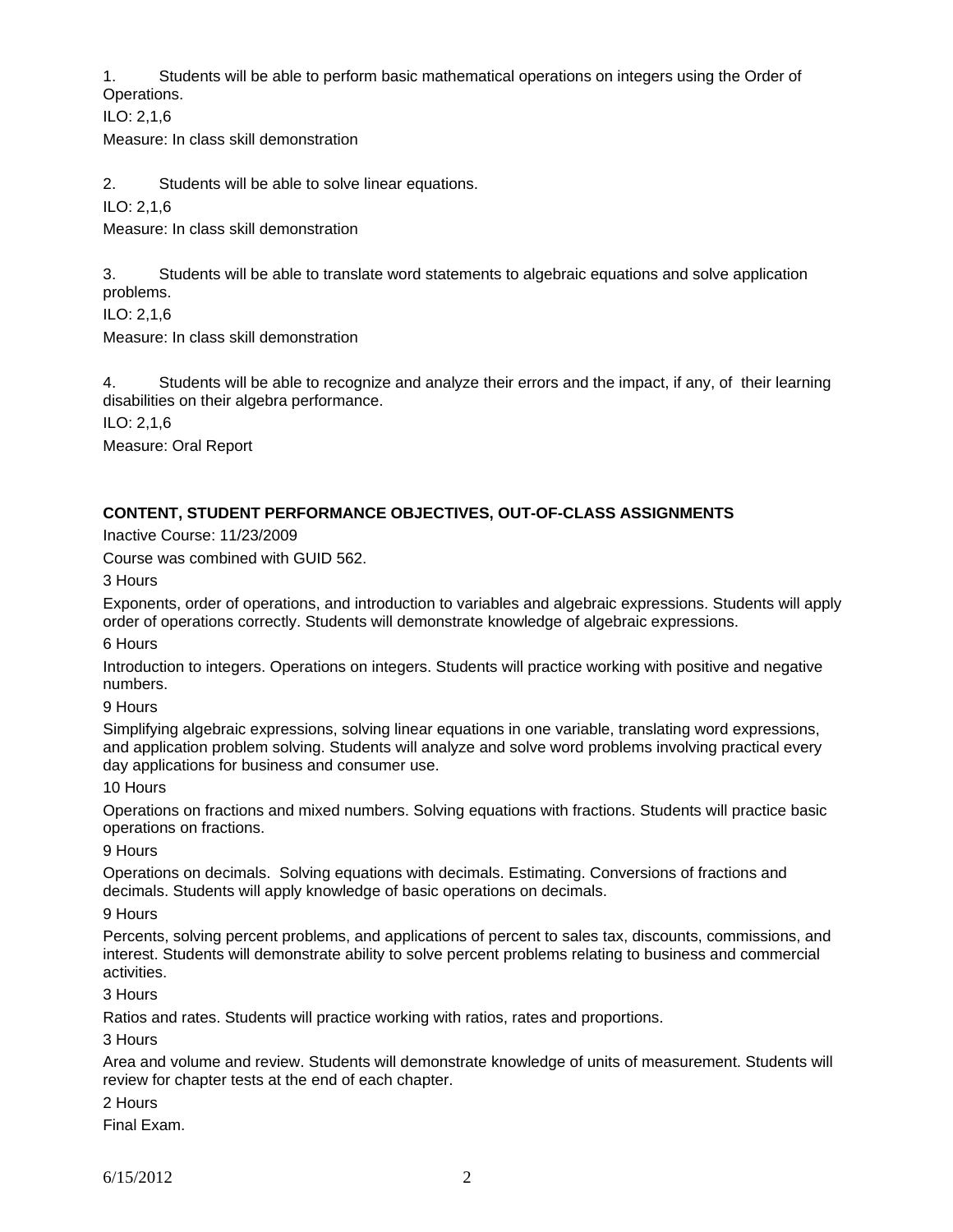# **METHODS OF INSTRUCTION:**

Lecture, problem demonstrations, questions and answers, discussion, group problem solving, and practice tests.

#### **METHODS OF EVALUATION:**

The types of writing assignments required: None The problem-solving assignments required: Other: In class problem solving. The types of skill demonstrations required: None The types of objective examinations used in the course: None Other category: Participation in class discussions and question and answer sessions and completion of practice tests. The basis for assigning students grades in the course: Writing assignments: 0% - 0% Problem-solving demonstrations: 49% - 51% Skill demonstrations: 0% - 0% Objective examinations: 0% - 0% Other methods of evaluation: 49% - 51%

# **REPRESENTATIVE TEXTBOOKS:**

Martin-Gay, Prealgebra, 5th Edition, Pearson-Prentice Hall, 2008, or other appropriate college level text. Reading level of text: Math Dept. Text

#### **ARTICULATION and CERTIFICATE INFORMATION**

 Associate Degree: CSU GE: IGETC: CSU TRANSFER: Not Transferable UC TRANSFER: Not Transferable

#### **SUPPLEMENTAL DATA:**

Basic Skills: B Classification: B Noncredit Category: Y Cooperative Education: Program Status: 2 Stand-alone Special Class Status: S CAN: CAN Sequence: CSU Crosswalk Course Department: